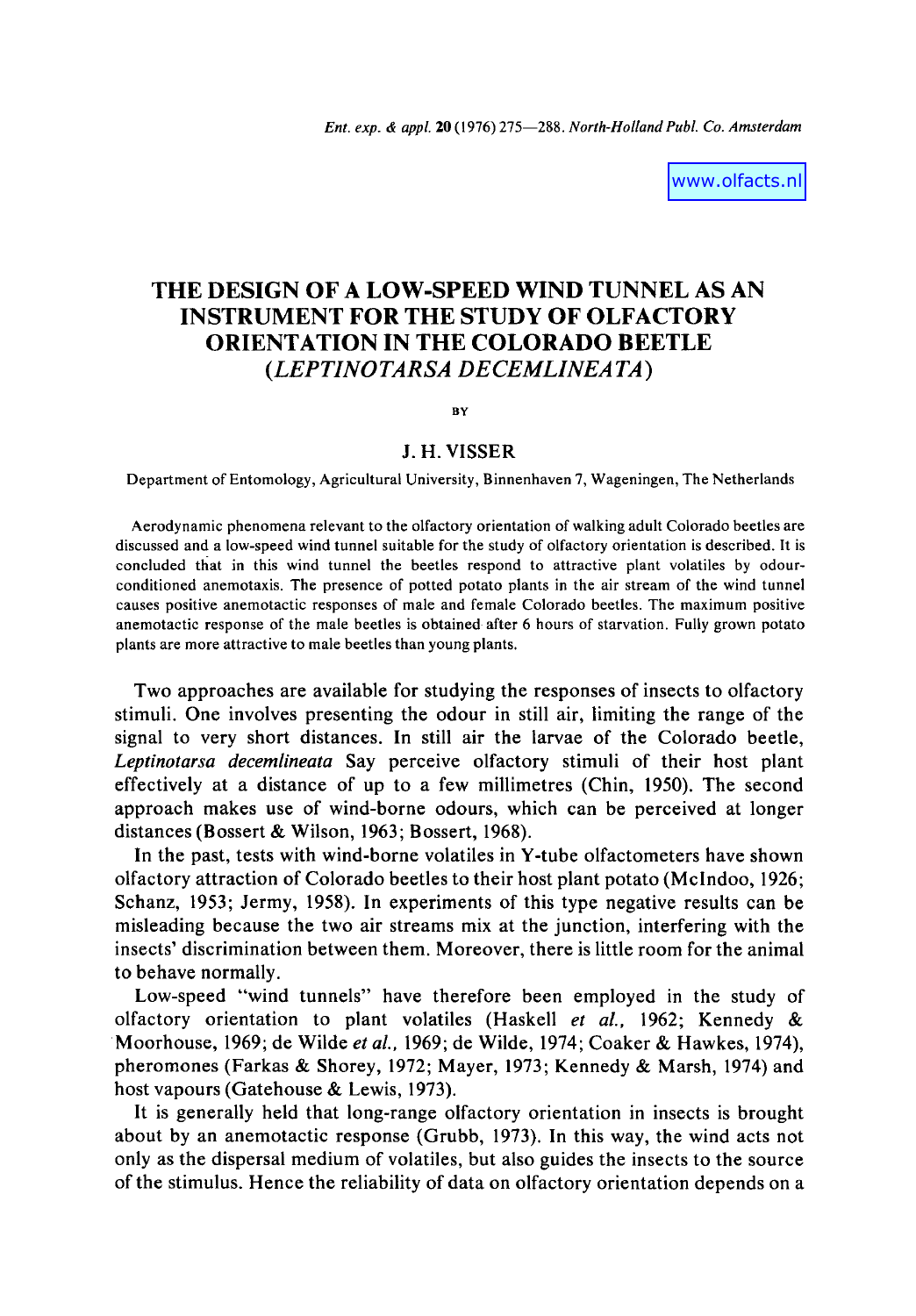number of aerodynamic phenomena of the air flow. This paper describes these phenomena which are important in designing a wind tunnel for olfactory orientation of Colorado beetles to host plant vapours.

#### *Wind Tunnel Theory*

The turbulent components of air flow are usually important (Bradshaw, 1971). Outdoors, a high degree of turbulence tends to distribute the vapours more uniformly through the atmosphere (Bossert  $\&$  Wilson, 1963) and is likely to interfere with directional cues for the searching insect.

The flow of air in a tunnel may be turbulent or laminar, depending on the diameter of the tunnel and the air velocity under a given set of conditions. In the main stream of a wind tunnel, the transition of laminar to turbulent flow occurs at a critical air flow velocity  $U_{\text{crit}}$  given by the following formula (Schlichting, 1955; Ower & Pankhurst, 1966):

$$
U_{\text{crit}} = \frac{2300 \text{`v}}{D_{\text{H}}}
$$

2300 being the critical Reynolds number;  $\nu$  is usually termed the kinematic coefficient of viscosity of the medium;  $D_H$  is named the hydraulic diameter,  $D_H$  $=$  4A/C; A denotes the cross-sectional area and C denotes the perimeter of the wind tunnel. The relationship between the critical velocity  $U_{\text{crit}}$  of the main stream in a wind tunnel and its hydraulic diameter  $D_H$  is illustrated in Fig. 1. Obstructions in the air stream, e.g. plants, other odour sources, air filters and the ventilator of the wind tunnel, increase the amount of turbulence, which declines with the distance. Low turbulence can be obtained in the following manners: (1) by increasing the distance between the obstructions and the test section of the tunnel ("setting region") and (2) by keeping the initial section of the tunnel, containing the obstructions, wider than the terminal test section (Pankhurst & Holder, 1952; Pope, 1954); in such a low velocity compartment of the wind tunnel, obstructions will give rise to little turbulence, and (3) damping screens will reduce its intensity. By the action (4) of a tunnel contraction, the turbulent velocity components of the air stream, passing through this contraction into the narrower test section, decrease mainly in the longitudinal direction.

In a thin layer near the wall the air velocity, u, is lower than in the main stream, U, as shown in Fig. 2. The thickness of this boundary layer  $\delta$  is defined as the distance from the wall where  $u/U = 0.99$  (Schlichting, 1955), and increases along the plate in a downstream direction. The boundary layer near the leading edge of the plate is laminar and becomes turbulent further downstream. In case of a flat plate with a sharp upwind edge the transition of laminar to turbulent flow occurs at a distance from the leading edge, the region of transition  $x_t$  given by the following formula:

$$
R_{\text{crit}} = \frac{U'x_t}{v} = 3.2'10^5 \text{ to } 5'10^5
$$

3.2"105 to 5"105 being the critical Reynolds number, depending on the intensity of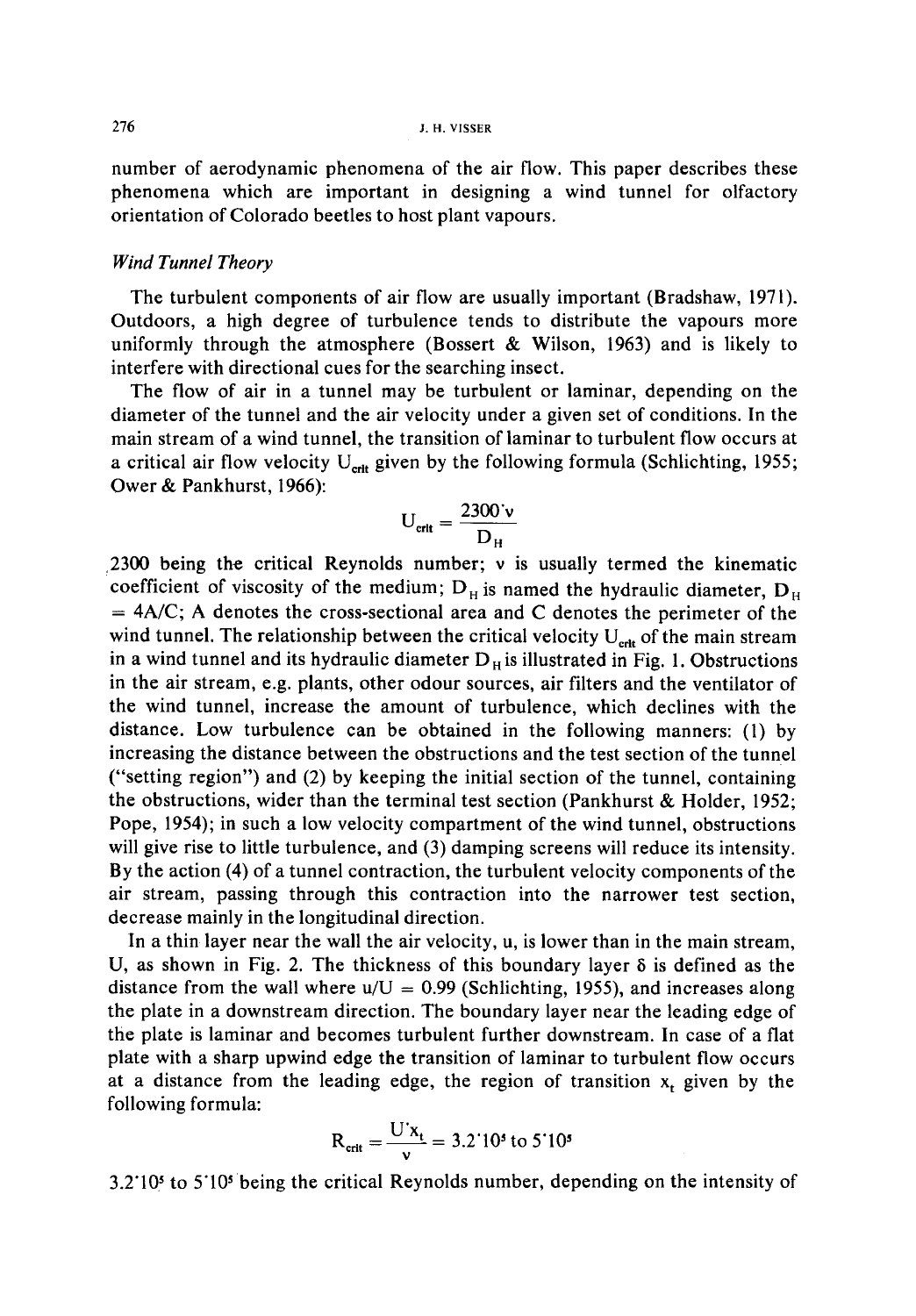

Fig. 1. The relationship between the critical velocity  $U_{\text{crit}}$  of the main stream in a wind tunnel and its hydraulic diameter  $D_H$  at 25° and 760 mm Hg (v = 0.1544 10<sup>-4</sup> m<sup>2</sup>/s). Exceeding the critical velocity implies that the air flow will be turbulent.



Fig. 2. Sketch of boundary layer on a flat plate in parallel flow. It is shown that there is a thin layer near the wall in which the air velocity u is smaller than in the main stream, U. The thickness of this boundary layer 6 increases along the plate in a downstream direction.



Fig. 3. The transition from a laminar to a turbulent boundary layer on a flat plate occurs at regions  $x<sub>t</sub>$ from the leading edge, depending on the air velocity in the free stream, U ( $v = 0.1544 \cdot 10^{-4}$  m<sup>2</sup>/s).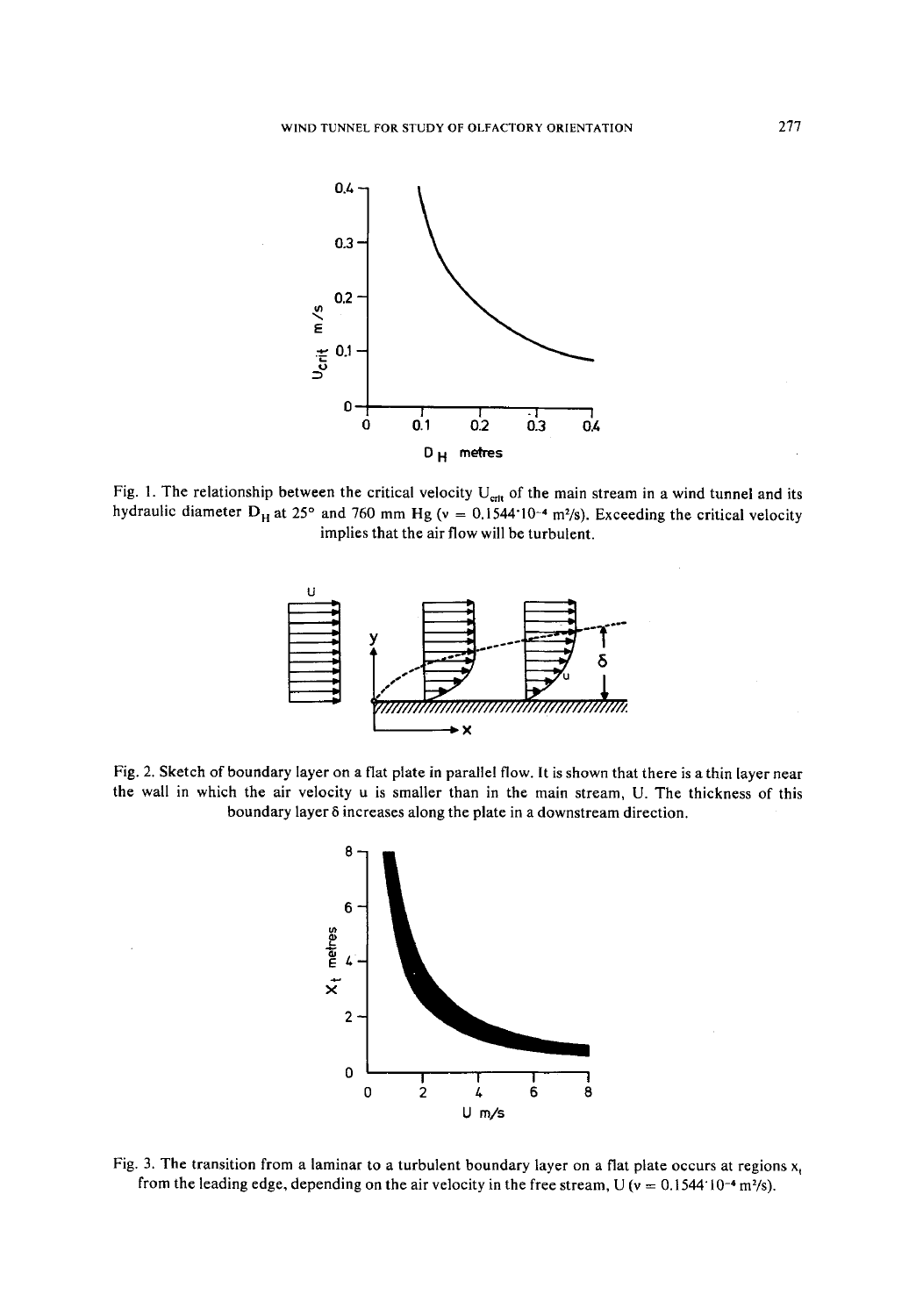278 J.H. VISSER



Fig. 4. The thickness of the laminar boundary layer 6 along a flat plate at several distances x from the upwind edge and with different velocities of the main stream (at  $25<sup>o</sup>$  and 760 mm Hg). For comparison, a Colorado beetle in real size is shown.

the turbulence in the free stream. The relationship between the main stream velocity U and the region of transition  $x_t$  is shown in Fig. 3. The thickness of the laminar boundary layer can be calculated, as in Fig. 4, by applying the formula given by Blasius (Schlichting, 1955):

$$
\delta = 5\sqrt{\frac{v\,x}{U}}
$$

where x denotes the distance from the leading edge. The thickness of the boundary layer might have important effects on the olfactory orientation of walking insects. As small walking insects move in the boundary layer, the possibility of their detecting the air flow and its direction can be limited by the thickness of the boundary layer.

# *Wind Tunnel Design*

Diagrams of the low-speed wind tunnel are given in Figs. 5 and 6. A centrifugal ventilator (Fischbach D770/E650-4; c.v.) sucks air through two air filters (A.A.F. Amer-glass Blue and Varicel 60 PS; a.f.l.-a.f.2.). The resistances of a 80 mesh screen (s.) and the activated charcoal filter (a.c.f.) raise the air pressure in the pressure section (pr. s.), allowing pressure equilibration. The air leaves the filter at a more uniform flow rate across the cross-section, leaving most unwanted volatiles behind. The activated charcoal filter consists of folded perforated metal plates, spaced 17 mm apart and filled with activated charcoal pellets. In experiments on olfactory orientation undamaged potted plants are placed in the next section (pl.s.) through a door (d.) at one side of the wind tunnel. Four 18 mesh damping screens 0.34 mm wire  $(d.s.1-d.s.4)$ , the setting region  $(s.r.)$  and the contraction  $(t.c.)$ decrease the turbulence intensity of the air flowing into the narrower insect test section (i.t.s.). By the contraction, the air velocity is raised ten times in the insect test section as compared with the preceding region of low velocity in the wind tunnel. The wind speed can be set by the power control of the ventilator. The test section is enclosed by walls ("closed throat" type), equipped with several glass windows (g.w.) which can be opened. A glass walking plate (w.p.) 70 cm long, 23.5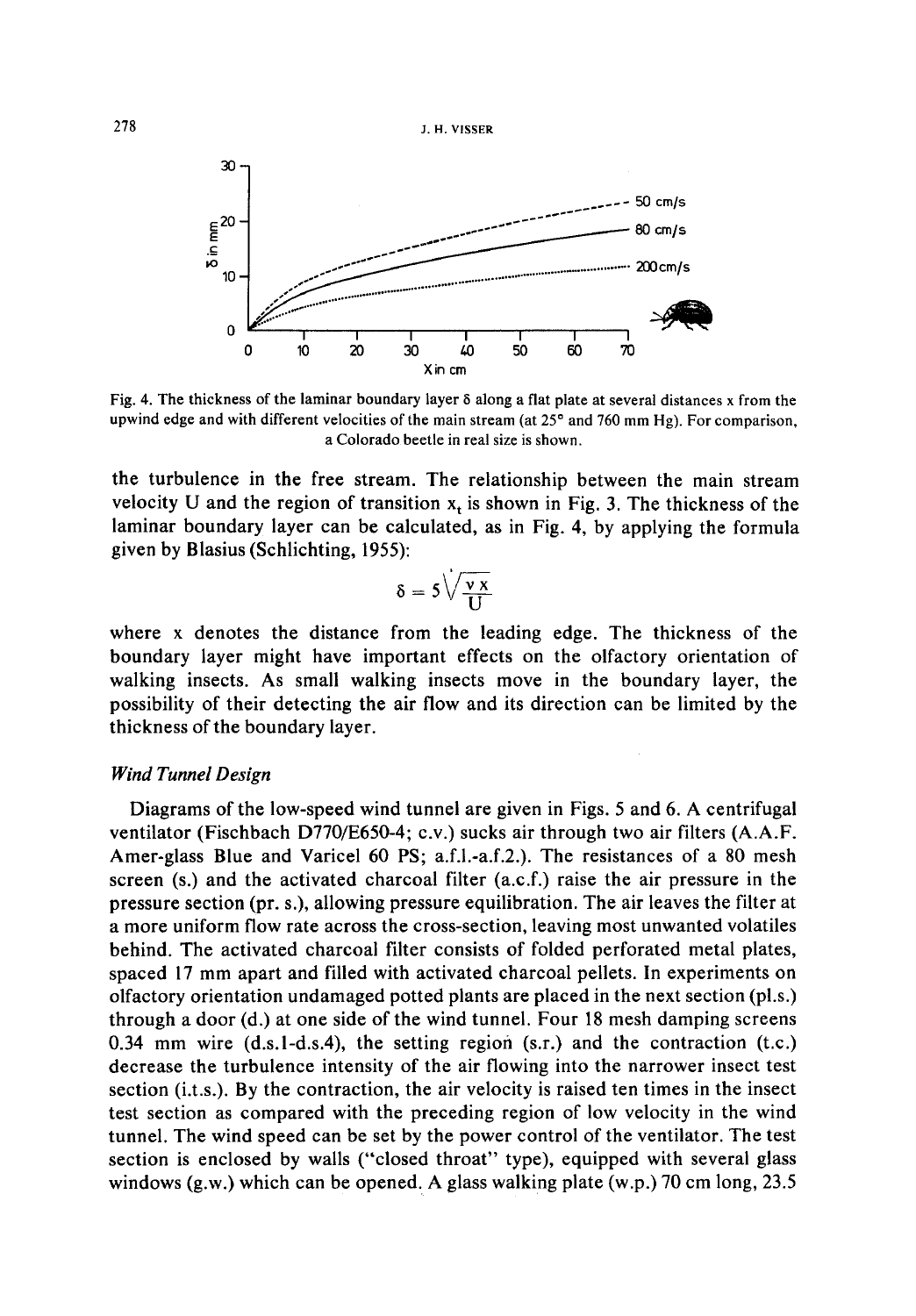

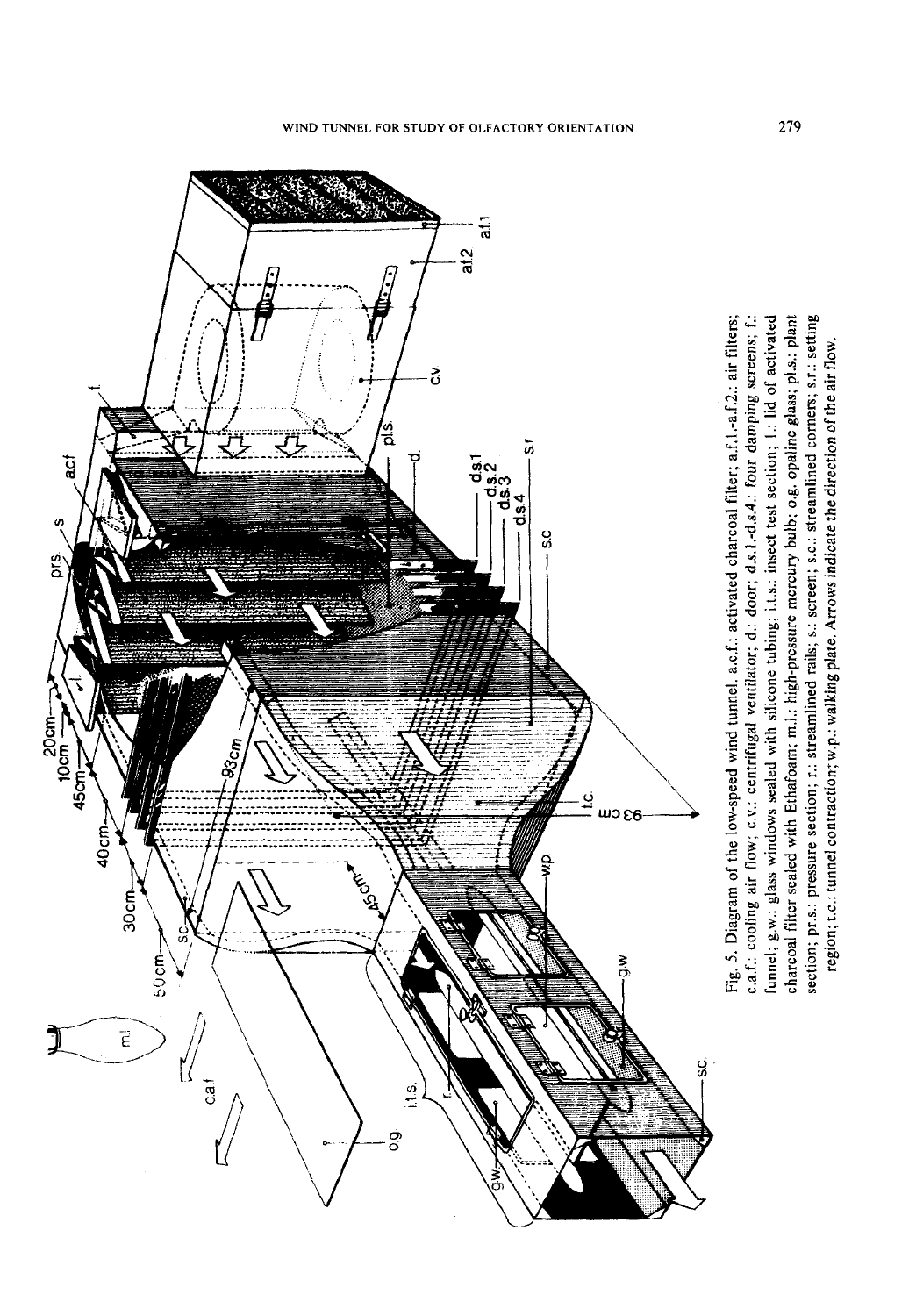

Fig. 6. Detailed diagram of the insect test section, b.: holes; h.m.: hygrometer; s.t.: silicone tubing; x,y: ordinates;  $+$ : positive,  $0$ : indifferent and  $-$ : negative regions of the walking plate. Arrows indicate the direction of the air flow. See Fig. 5 for further explanations.

cm wide and 3 mm thick, scoured with Carborundum, is fixed at half height in the test section with streamlined rails (r.). The side glass windows are darkened with black paper on the outsides and the walking plate is illuminated from above by a high-pressure mercury bulb (Philips HPL 400W; m.l.), cooled by outside air (c.a.f.). In the bottom of the insect test section 36 holes (h.) are available for the introduction of hot-wire probes of the anemometer, normally these holes are closed. The wind tunnel is housed in a controlled environment room; at least 90% of the total air volume of this room is replaced by fresh air every 30 minutes. Air is taken from the room and returned again by this "open circuit" tunnel. Contamination problems like those described by Browne *et al.* (1974), have been avoided by using clean air and "non-emitting" materials in the construction of the wind tunnel; mainly zinc, but also brass, iron, glass, silicone tubing and Ethafoam (Dow Chemical).

#### MATERIAL AND METHODS

## *The measurement of air flow*

A hot-wire anemometer (Disa 55D05) with temperature-compensated hot-wire probes (Disa 55P81) was used in the measurements of air flow velocities in the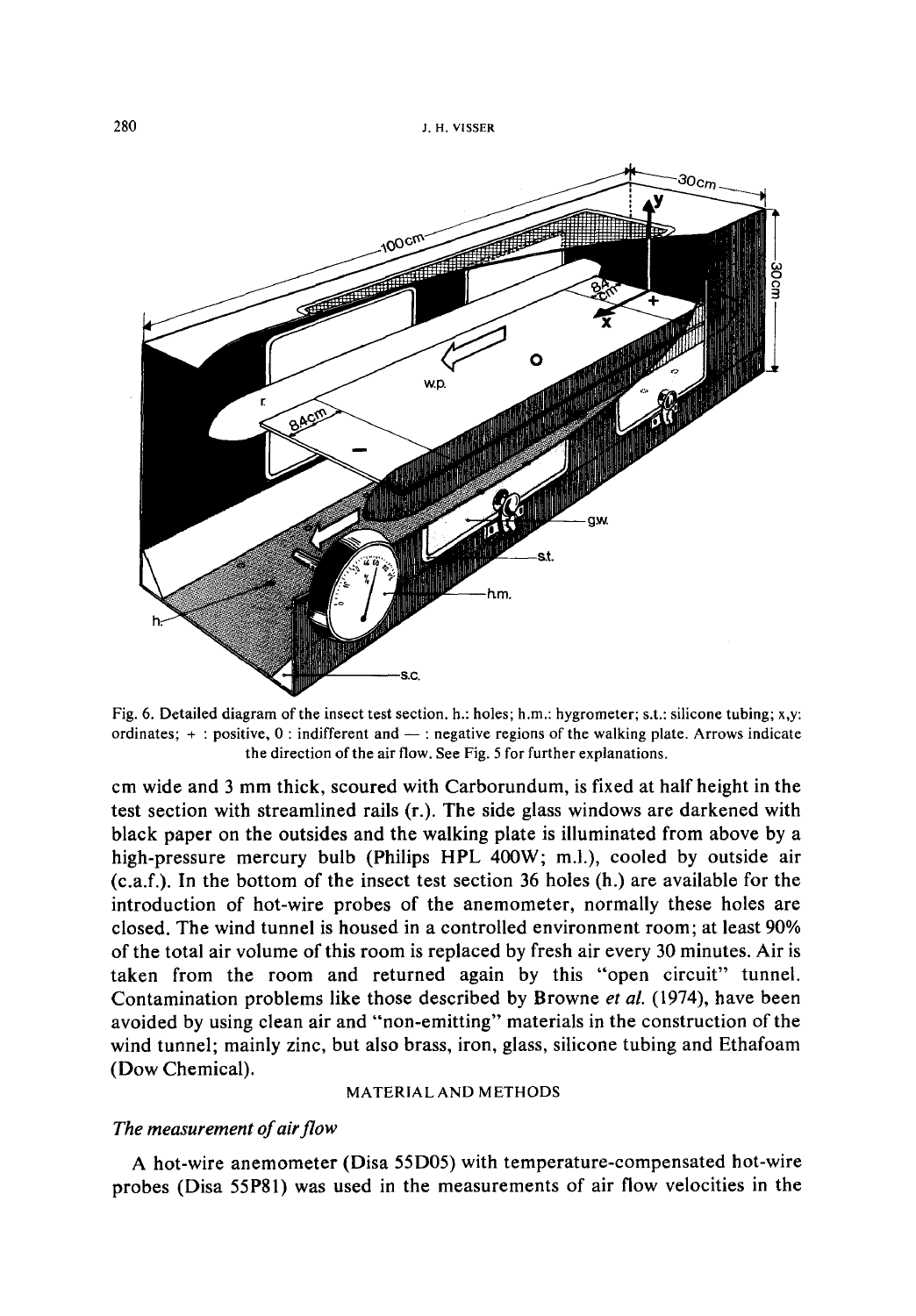boundary layer of the rough glass walking plate in the insect test section. In combination with an r.m.s, voltmeter (Disa 55D35), a Digitest voltmeter and an oscilloscope (Tektronix 502A), the intensity of turbulence of the main stream was defined in the insect test section. The measurements were performed at 20°.

# *The olfactory orientation of Colorado beetles*

After emergence the male and female Colorado beetles of the laboratory stock culture were separated and reared on greenhouse-grown potato plants (cultivar Eigenheimer) at an 18 hour photoperiod at 25° and 60% relative humidity. Before the experiments, individual beetles were isolated in vials and starved for several hours. In the insect test section of the wind tunnel the responses of these individuals to a "control air stream" were examined, pots with wetted soil and sticks standing in the plant section, and also their responses to the air stream plus potato plant volatiles by the introduction of four greenhouse-grown potted potato plants (cultivar Eigenheimer) into the plant section. Care was taken not to bruise the leaves and stems. Small potato plants were raised, so that the foliage was positioned at half height in the plant section. The streamlined rails on both sides of the walking plate were painted with Fluon (Polytetrafluoro-ethylene dispersion, Imperial Chemical Industries) to prevent beetles from climbing up. The upwind and downwind edges were also painted with Fluon, thus causing beetles reaching these edges to fall off.

In each experiment, one beetle was placed carefully in the centre of the walking plate and was allowed to walk around. Five minutes after it started locomotion, the position of this individual on the walking plate was recorded. The response was noted as positive when the beetle fell off the upwind edge or was situated within 8.4 cm from the upwind edge, and as negative when the animal fell off the downwind edge or was situated within 8.4 cm from the downwind edge. Otherwise the response was noted as indifferent (see also Fig. 6). The results were analysed statistically by the  $\chi^2$  test (Siegel, 1956), positive choices versus combined negative and indifferent choices.



Fig. 7. The distribution of light intensities over the walking plate in the insect test section. Ordinate: intensity. Abscissa: +35 cm = upwind edge, 0 cm = centre and  $-35$  cm = downwind edge of the walking plate.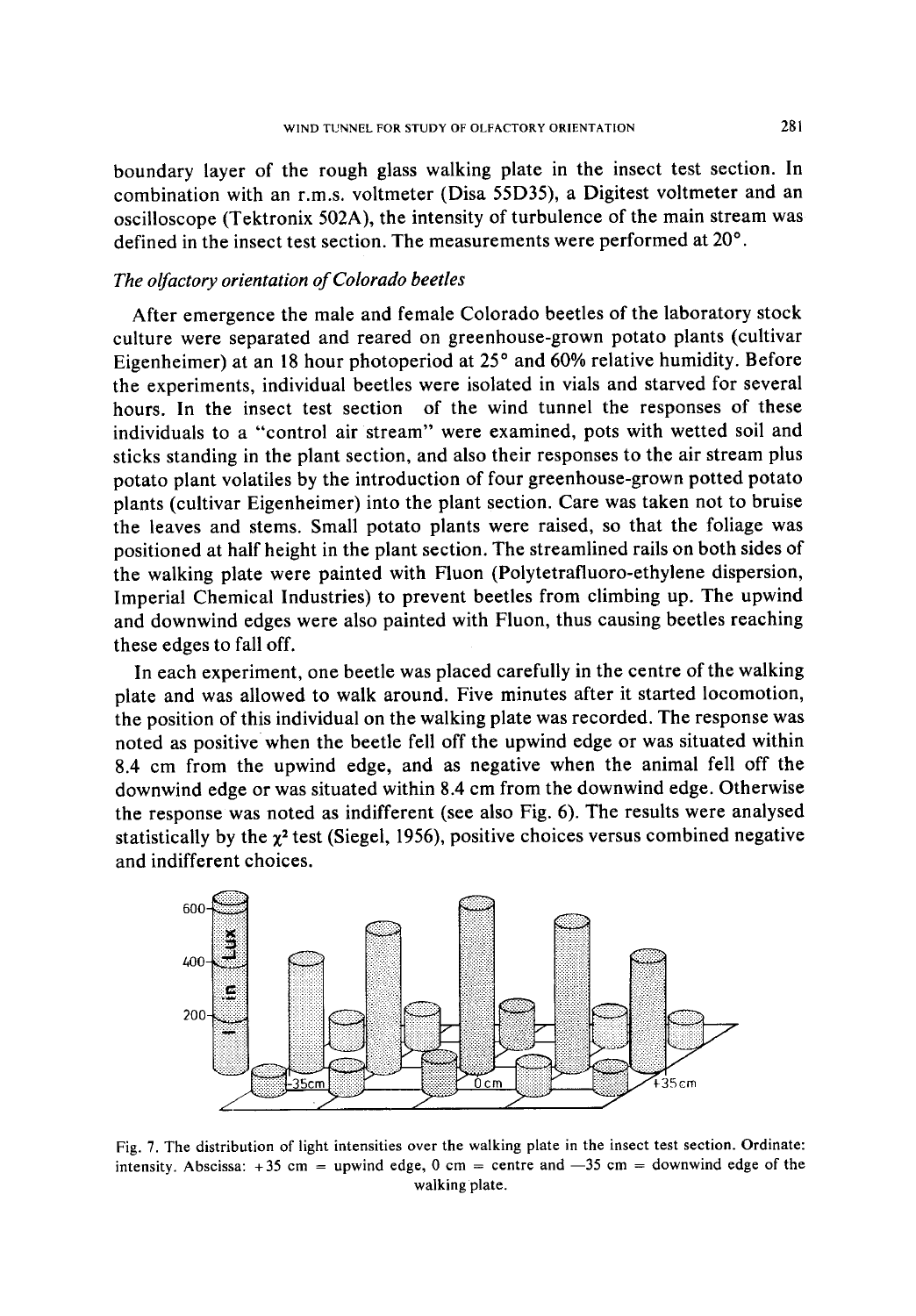The velocity of the main stream was set at 80 cm/s in the insect test section. The wind tunnel was housed in a controlled environment room at  $25^{\circ}$  and  $60\%$  R.H. The four damping screens in the low velocity compartment of the wind tunnel were removed. At the in- and outstream ends of the insect test section 18 mesh screens were fixed in order to obtain a more uniform light distribution over the walking plate. This light intensity distribution was measured by a Hartmann & Braun EBLXI photometer, fitted with a circular detector of 66 mm diameter, and is shown in Fig. 7.

#### RESULTS AND DISCUSSION

#### *The measurement of air flow*

The hydraulic diameter of the insect test section is 0.3 m, and as a consequence, wind exceeding a speed of 12 cm/s will be turbulent in the main stream of the test section (Fig. 1). The percentage of turbulence, an indication the amount of turbulence, can be defined (Schlichting, 1955) as:

$$
\% T = 100 \cdot \sqrt{\frac{\tilde{u}^2}{U}}
$$

where  $\sqrt{\tilde{u}^2}$  denotes the mean velocity fluctuations of the air flow and U is the mean air flow rate. Without damping screens in the low velocity compartment ot the wind tunnel, the percentage of turbulence in the main stream of the insect test section is 3% at a wind speed of 1 m/s. With the four damping screens installed,



Fig. 8. Measurements of the wind speeds at several heights y above the walking plate and with different main stream velocities U in the insect test section. 10 cm downwind the leading edge:  $U = 45$  cm/s: (**e**  $\bullet$ ) and U = 140 cm/s ( $\circ$ --- $\circ$ ); 50 cm downwind the leading edge: U = 50 cm/s ( $\bullet$ -- $\bullet$ ) and U = 150 cm/s ( $C$ --- $C$ ). Arrows indicate the laminar boundary layer thickness, calculated by applying the formula of Blasius (at  $20^{\circ}$  and 760 mm Hg,  $v = 0.1499 \, 10^{-4}$  m<sup>2</sup>/s).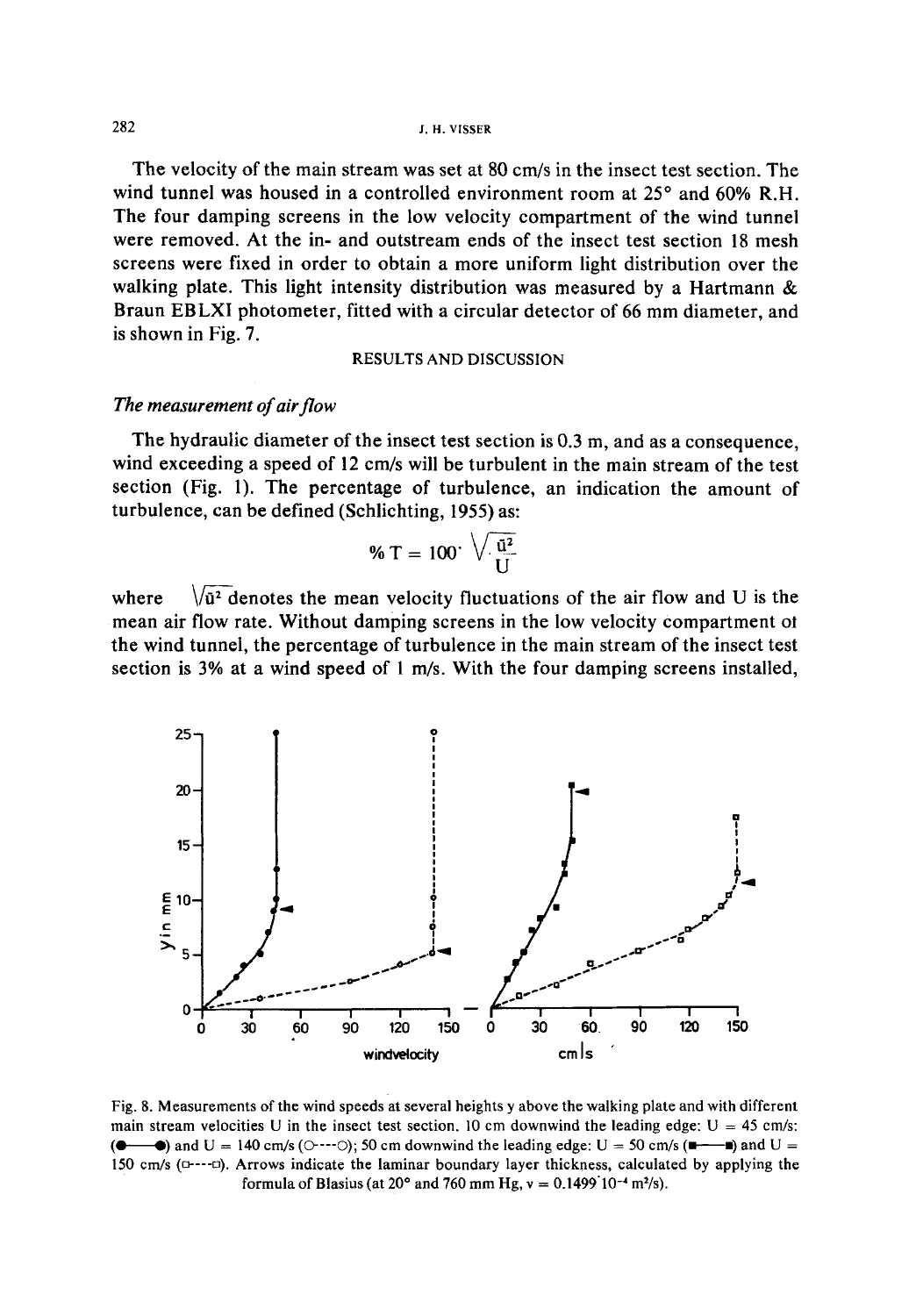

Fig. 9. The responses of Colorado beetles to wind and to wind plus potato plant volatiles. Undamaged potted potato plants 2-8 weeks old were used. Abscissa:  $-$  = negative, 0 = indifferent and + = positive choices. A. male beetles 0-4 weeks after emergence and starved for 1-17 h. B. female beetles 0- 2 weeks after emergence and starved for 1-19 h. In parentheses the number of individuals; n is the number of tests.

measurements revealed that this percentage of turbulence was reduced to 1% at a wind speed of 1 m/s. Because the amount of turbulence in the test section proved to be limited, the damping screens were omitted in the olfactory orientation studies. Air flow measurements and the introduction of smoke behind the activated charcoal filter showed many eddies, a high degree of turbulence originating from the folded perforated metal plates of the filter. This turbulence appeared to decrease in the setting region and in the tunnel contraction. Volatiles of plants placed directly behind the activated charcoal filter, are thus distributed over the total cross-sectional area of the wind tunnel, resulting in a uniform vapour concentration in the insect test section. Therefore, in this wind tunnel, while it is not possible for the beetles to react to concentration gradients (e.g. osmotropotaxis, see HaskeU *et al.,* 1962), they will respond to attractive plant volatiles by an odour-conditioned anemotaxis. The main stream of the test section exhibited a uniform air flow rate.

The total boundary layer of the walking plate will be laminar, when the main stream does not exceed 7.1 m/s in the insect test section (Fig. 3). At several positions on the walking plate and at different free stream velocities, air flow measurements in the boundary layer, as shown in Fig. 8, revealed values in good agreement with the formula of Blasius. In the olfactory orientation studies the main stream velocity was set at 80 cm/s in the insect test section, the resulting laminar boundary layer over the walking plate being illustrated in Fig. 4.

### *The olfactory orientation of Colorado beetles*

The responses of walking individual male and female Colorado beetles to wind and to wind plus potato plant volatiles were examined, as shown in Fig. 9.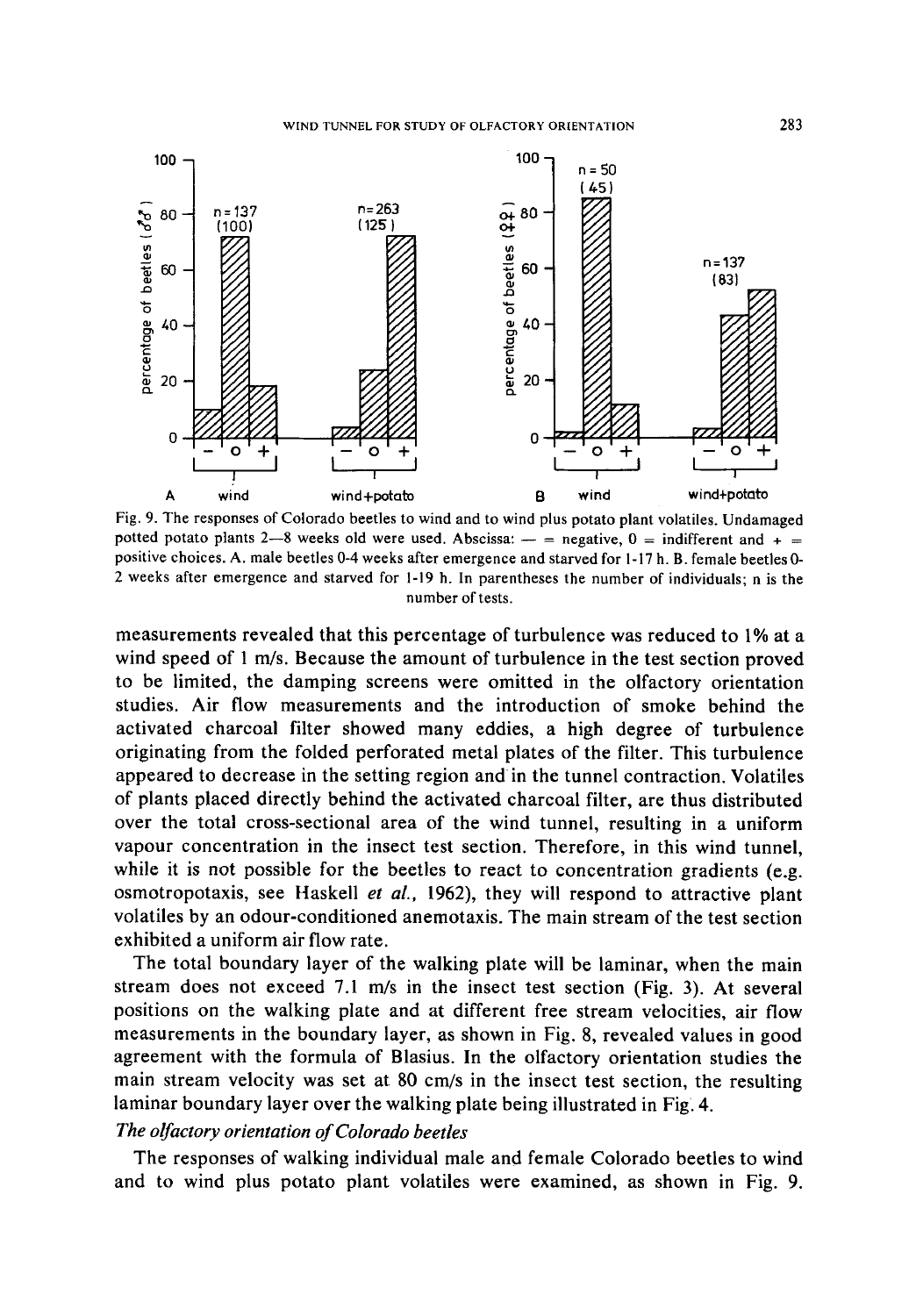

**Fig. 10. The effects of prolonged starvation on the responses of male Colorado beetles to wind plus**  potato plant volatiles. Abscissa:  $-$  = negative,  $0 =$  indifferent and  $+$  = positive choices. The male **beetles were starved for periods of 1-6 h, 6-12 h and 12-17 h; n is the number of tests.** 

**Subsequently the figures obtained in these tests with male Colorado beetles were re-arranged in order to differentiate between various starvation periods (Fig. 10) and various potato plant ages (Fig. 11). Confusing the effects of these lastmentioned conditions was thereby avoided. As preliminary experiments with groups of Colorado beetles showed that the individuals affected one another's behaviour, it was decided to use single individuals.** 



**Fig. 11. The effects of the 'age of potato plants on the responses of male Colorado beetles to wind plus**  potato plant vapours. Abscissa:  $-$  = negative,  $0 =$  indifferent and  $+$  = positive choices. Undamaged **potted plants 2-4 weeks and 4-8 weeks old were used; n is the number of tests.**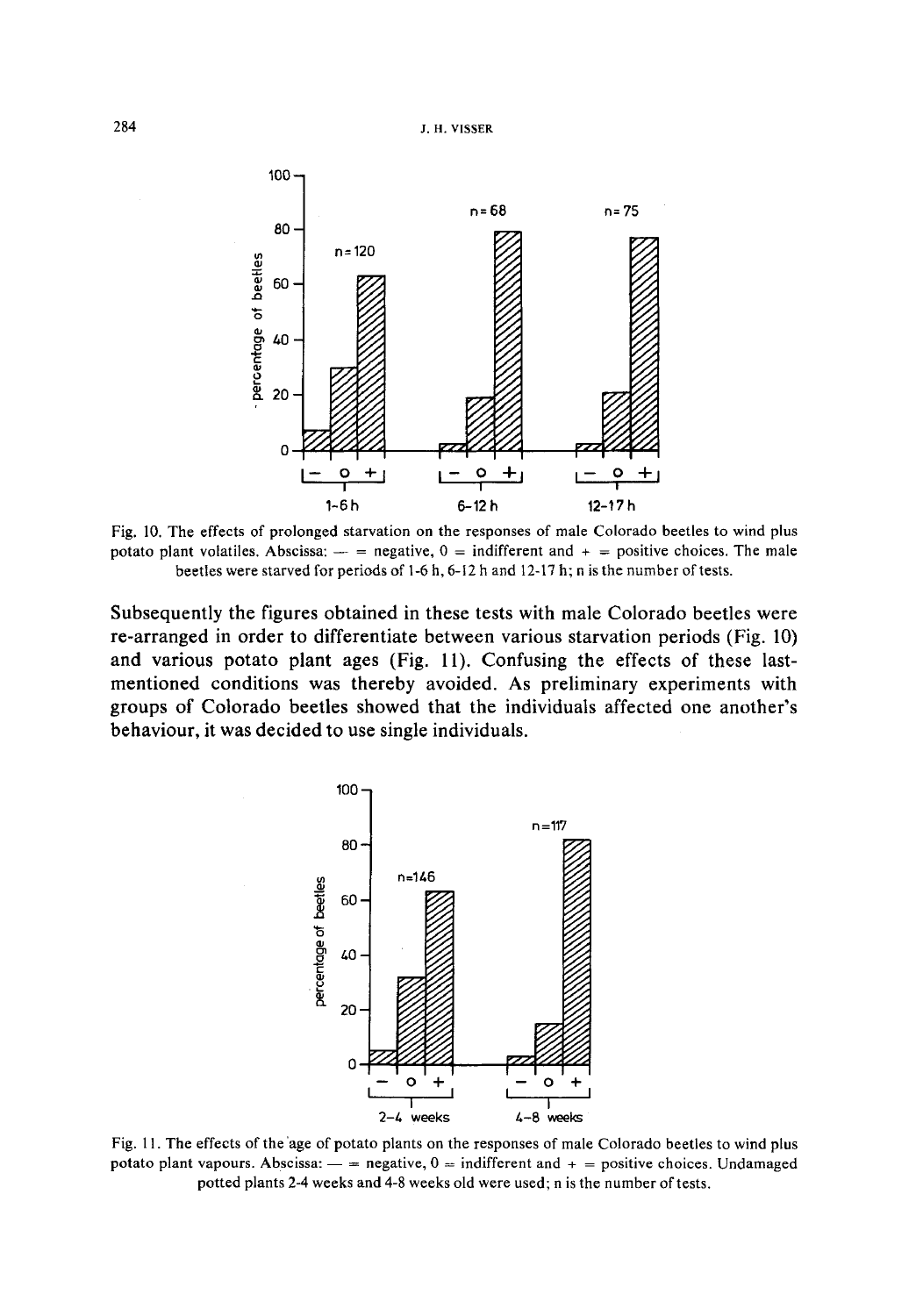Without potato plant vapours, starved beetles tended to move slightly upwind (Fig. 9). This probably does not result from the distribution of light intensity over the walking plate (see Fig. 7). The responses to wind were not altered by different starvation periods. The introduction of potato plants into the air stream caused substantial positive anemotactic responses of male and female beetles ( $p < 0.001$ ). The nature of the responses did not change remarkably with the age of the beetles. The maximum positive anemotactic responses of male beetles to potato plant volatiles were obtained after 6 hours of starvation (Fig. 10); 1-6 h compared with 6-12 h:  $p < 0.02$ . Moorhouse (1969) showed that, in locusts, this response was maximal after they had been starved for 4 hours or longer. Potato plants grown for 4-8 weeks, 60-100 cm high, were more attractive to male beetles than 2-4 weeks old plants, 20-60 cm high (Fig. 11,  $p < 0.001$ ). This is probably caused by a lower amount of attractive volatiles being emitted by the young plants.

In long-range olfactory orientation of insects, the wind dispersing the volatile sign-stimuli through the atmosphere directs the insects to the source of the stimulus. Bossert & Wilson (1963) have demonstrated the effect of wind speed on the distribution of the signal. In the atmosphere the amount of turbulence is increased at higher wind velocities, "diluting" the attractant in the air flow.

Turbulence is also likely to interfere with anemotactic orientation of insects in another way. The scale of turbulence, the magnitude of turbulent eddies may affect the ability of insects to detect the main direction of the air flowing downwind from the odour source. The size of an insect is small compared to the big eddies which arise from obstructions in the air flow, like the vegetation. Walking insects are faced with a second obscuring factor; the boundary layer in which the air velocities are less than in the free stream. Linsenmair (1969, 1970, 1973) showed that several walking coleopterous species not subjected to attractants are able to use pure anemomenotactic orientation. In these experiments, the lowest wind velocities which will evoke anemomenotactic orientation were about 0.15 m/s for *Geotrupes* and 0.4 m/s for *Pimelia* species. In the field, the size of the boundary layer over the ground will be much larger than the laminar one over the walking plate in the test section. It is therefore likely that the low air velocities in the boundary layer will impair the anemotactic responses of walking insects. Vogel (1969) has discussed the design of low-speed wind tunnels for biological investigations and he, too, did not mention the boundary layer phenomena. Outdoors, it is observed that Colorado beetles searching for potato plants frequently climb tiny hills obviously thus "escaping" the boundary layer.

In view of this it is likely that the statement of Jermy (1958), that the olfactory responses of Colorado beetles to potato plants are limited to a range of a few dm, is not in conflict with the results obtained by McIndoo (1926), Schanz (1953), de Wilde *et al.* (1969) and de Wilde (1974). Furthermore, the age of the potato plants may have affected the outcomes of his field experiments.

Linsenmair (1969) observed preference for upwind angles in the anemomenotaxis of *Pimelia, Tenebrio* and *Geotrupes* species. In addition, the mentioned (1973) anemomenotactic orientation of *Leptinotarsa decemlineata.*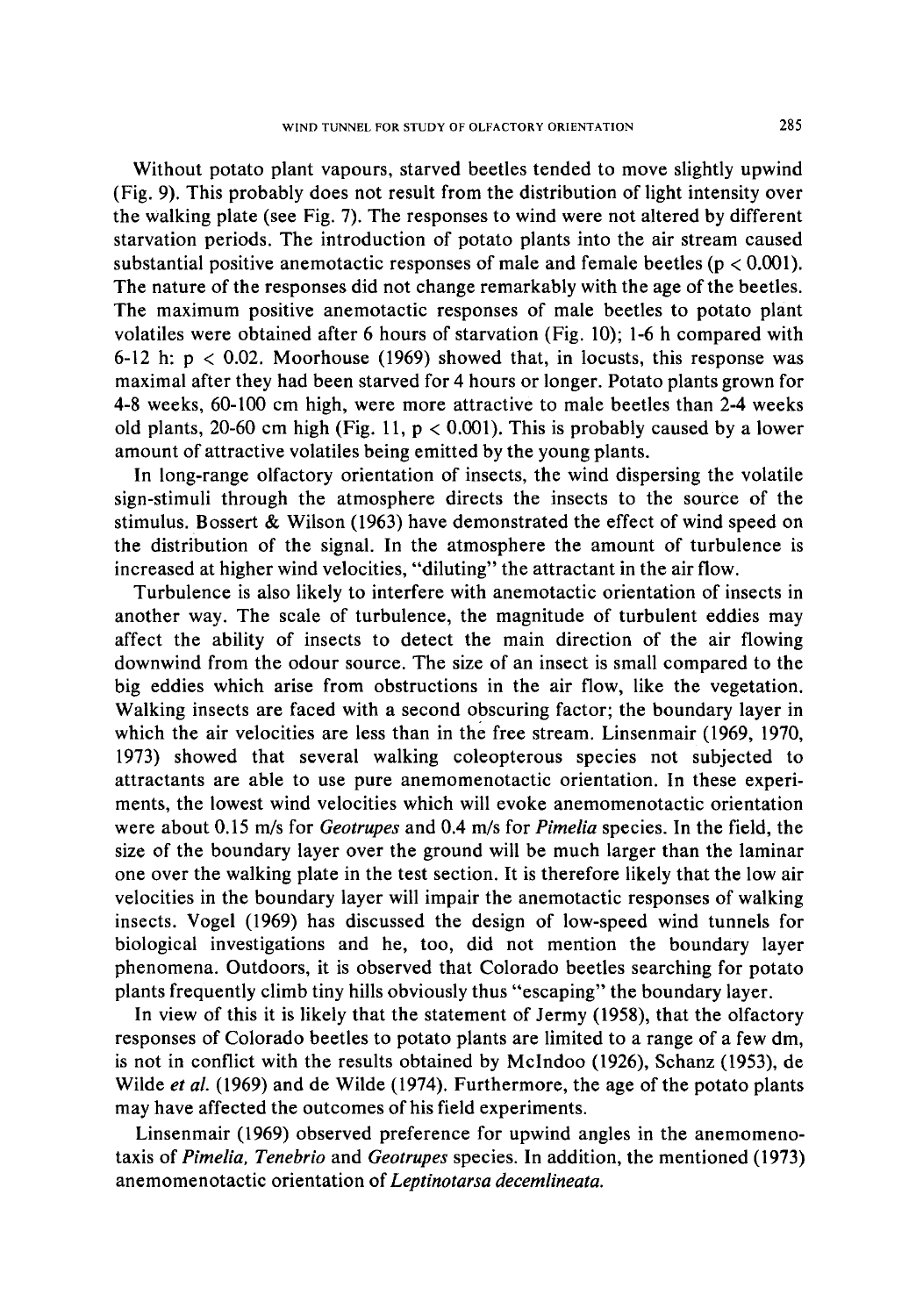#### 286 J.H. VISSER

We observed that in a clean air flow the Colorado beetles spent much time on the sides of the walking plate; the positive anemotaxis of the beetles in wind without potato plants, distinct in the experiments of de Wilde *et al.* (1969) and de Wilde (1974), and less marked in the present investigation, seems to be a transformed anemomenotaxis. The findings of de Wilde *et al.* (1969) and de Wilde (1974) that starvation enchances the anemotactic response in "pure" air contradict with my own observations and the results of Linsenmair (1969, 1973) with other coleopterous species. It is advantageous for walking insects searching for food to move by an anemomenotactic orientation (Linsenmair, 1969). Wind-borne attractants will then shift the angle of their orientation to the upwind direction, guiding the insects to the source of the stimulus.

In 1926 McIndoo showed that Colorado beetles can be attracted by emanations from their living host plants. In the experiments of Schanz (1953) humidity was excluded as a causal factor in the attraction of Colorado beetles. Jermy (1958) did not believe that low concentrations of potato plant volatiles were sufficient to play a r61e in host plant finding from large distances. He concluded that contact chemoreception is the principal factor in host plant selection by Colorado beetles.

Our present observations reveal that unbruised potato plants can also attract Colorado beetles at a longer range, by inducing positive anemotactic responses. More extended experiments, using the actual tracks of the beetles showing that these responses were not caused by a kinetic effect, will be published in a subsequent paper.

I wish to acknowledge the valuable advice on the design of the wind tunnel given by Prof. W. Draijer and Ir. A. Kortleven, and to thank Ir. C. Keizer for his help. I am indebted to our technicians Mr. G. van Surksum, Mr. G. van den Brink, Mr. O. van Geffen, Mr. G. G. Schuurman and Mr. B. Toilenaar for constructing the wind tunnel, and to Mr. W. C. Th. Middelplaats and Mr. F. J. J. von Planta for drawing the figures. I am grateful to Prof. Dr. J. de Wilde and Prof. Dr. L. M. Schoonhoven for criticizing the manuscript, and I thank Prof. Dr. K. N. Saxena for reading the manuscript.

#### ZUSAMMENFASSUNG

### *BESCHREIBUNG EINES WINDTUNNELS FOR GERINGE WINDGESCHWINDIGKEITALS GERA'T ZUM STUD1UM DER GERUCHSORIENTIERUNG DES KARTOFFELKXFERS* (LEPTINOTARSA DECEM LINEATA)

Aerodynamische Phänomene werden diskutiert, die für die geruchliche Orientierung der adulten Kartoffelkäfer von Bedeutung sind, nämlich der Übergang von wirbelfreier zu turbelenter Strömung im freien Strom; die Grenzschicht; der Obergang von wirbelfreier zu turbulenter Str6mung in der Grenzschicht und die Dieke der wirbelfreien Grenzschicht. Ein Windtunnel fiir niedrige Windgeschwindigkeit wird beschrieben, der sich ffir das Studium der geruchlichen Orientierung des Kartoffelkäfers als günstig erwies. Messungen der Windströmung in diesem Tunnel zeigten, daß der Prozentsatz von Turbulenz im Hauptstrom der Insektenprüfkammer niedrig ist und daß eine einheitliche Lockstoffkonzentration in dieser Kammer vorliegt. Es wird geschlossen, daß die Käfer auf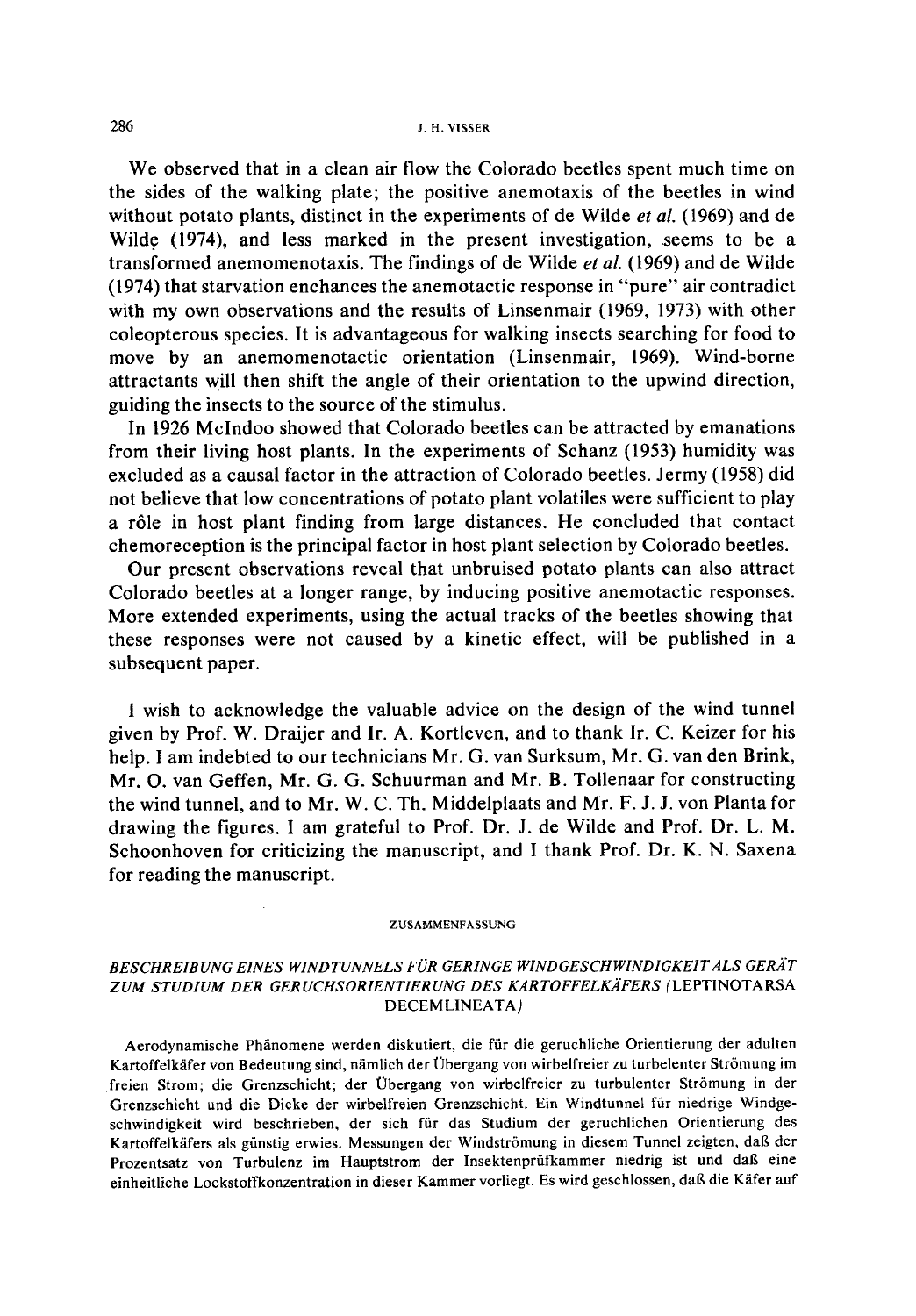pflanzliche Duftstoffe mit Geruch-induzierter Anemotaxis reagieren. Die Dicke der wirbelfreien Grenzschicht über der Laufplatte in der Prüfkammer wurde ermittelt.

Die Einffihrung von getopften Kartoffelpflanzen in den Luftstrom des Windtunnels 16st positive anemotaktische Reaktionen bei Männchen und Weibchen des Kartoffelkäfers aus. Die stärkste positive anemotaktische Reaktion der Miinnchen wird nach sechs Stunden Hunger erzielt. Ausgewachsene Kartoffelpflanzen sind attraktiver für Männchen als junge.

In der Diskussion wird vermutet, dag die Gr6ge der Turbulenz und die Dicke der Grenzschicht unter Freilandbedingungen die geruchlich induzierte anemotaktische Reaktion der Insekten beeinträchtigt.

#### **REFERENCES**

- BOSSERT, W. H. (1968). Temporal patterning in olfactory communication. J. *Theoret. Biol.* 18: 157--170.
- BOSSERT, W. H. & WILSON, E. O. (1963). The analysis of olfactory communication among animals. J. *Theoret. Biol.* 5 : 443--469.
- BRADSHAW, P. (1971). *An introduction to turbulence andits measurement.* Pergamon Press, New York.
- BROWNE, L. E., BIRCH, M. C. & WOOD, D. L. (1974). Novel trapping and delivery systems for airborne insect pheromones. *J. Ins. Physiol.* **20** : 183–193.
- CHIN, C. T. (1950). Studies on the physiological relations between the larvae of *Leptinotarsa decemlineata* Say and some solanaceous plants. *Tijdschr. PI. ziekt.* 56 : 1--88.
- COAKER, T. H. & HAWKES, C. (1974). Behavioural response to host-plant odours in adult cabbage root fly. In: *The host plant in relation to insect behaviour and reproduction.* Symposium Tihany, Hungary, in press.
- FARKAS, S. R. & SHOREY, H. H. (1972). Chemical trail- following by flying insects: a mechanism for orientation to a distant odor source. *Science* 178 : 67--68.
- GAXEHOUSE, A. G. & LEWIS, C. T. (1973). Host location behaviour of *Stomoxys calcitrans. Ent. exp. & appl.* 16 : 275--290.
- GRUBB, Jr. T. C. (1973). Odor-following and anemotaxis. *Science* 180 : 1302.
- HASKELL, P. T., PASKIN, M. W. J. & MOORHOUSE, J. E. (1962). Laboratory observations on factors affecting the movements of hoppers of the desert locust. J. *Ins. Physiol.* 8 : 53--78.
- JERMY, T. (1958). Untersuchungen über Auffinden und Wahl der Nahrung beim Kartoffelkäfer (Lepti*notarsa decemlineata* Say). *Ent. exp. & appl.* 1 : 197--208.
- KENNEDY, J. S. & MARSH, D. (1974). Pheromone-regulated anemotaxis in flying moths. *Science* 184: 999--1001.
- KENNEDY, J. S. & MOORHOUSE, J. E. (1969). Laboratory observations on locust responses to wind-borne grass odour. *Ent. exp. & appl.* 12 : 487--503.
- LINSENMAIR, K. E. (1969). Anemomenotaktische Orientierung bei Tenebrioniden und Mistkäfern (In*secta, Coleoptera). Z. vergl. Physiol.* 64 : 154--211.
- -(1970). Die Interaktion der paarigen antennalen Sinnesorgane bei der Windorientierung laufender Mist- und Schwarzkäfer *(Insecta, Coleoptera). Z. vergl. Physiol.* **70** : 247-277.
- $-$  (1973). Die Windorientierung laufender Insekten. *Fortschr. Zool.* 21: 59-79.
- MAYER, M. S. (1973). Attraction studies of male *Trichoplusia ni (Lepidoptera : Noctuidae)* with new combination of olfactometer and pheromone dispenser. *Ann. ent. Soc. Amer.* 66: 1191-1196.
- MCINDOO, N. E. (1926). An insect olfactometer. *J. econ. Ent.* 19 : 545--571.
- M OORHOUSE, J. E. (1971 ). Experimental analysis of the locomotor behaviour of *Schistocerca gregaria* induced by odour. *J. Ins. Physiol.* 17 : 913--920.
- OWER, E & PANKHURST, R. C. (1966). *The measurements of air flow*. Pergamon Press, Oxford-London.
- PANKHURST, R. C. & HOLDER. D. W. (1952). *Wind-tunneltechnique.* Pitman and Sons, London.
- POPE, A. (1954). *Wind-tunnel testing.* Chapman and Hall, London.
- SCHANZ, M. (1953). Der Geruchssinn des Kartoffelkäfers (Leptinotarsa decemlineata Say). Z. vergl. Phy*siol.* 35 : 353--379.